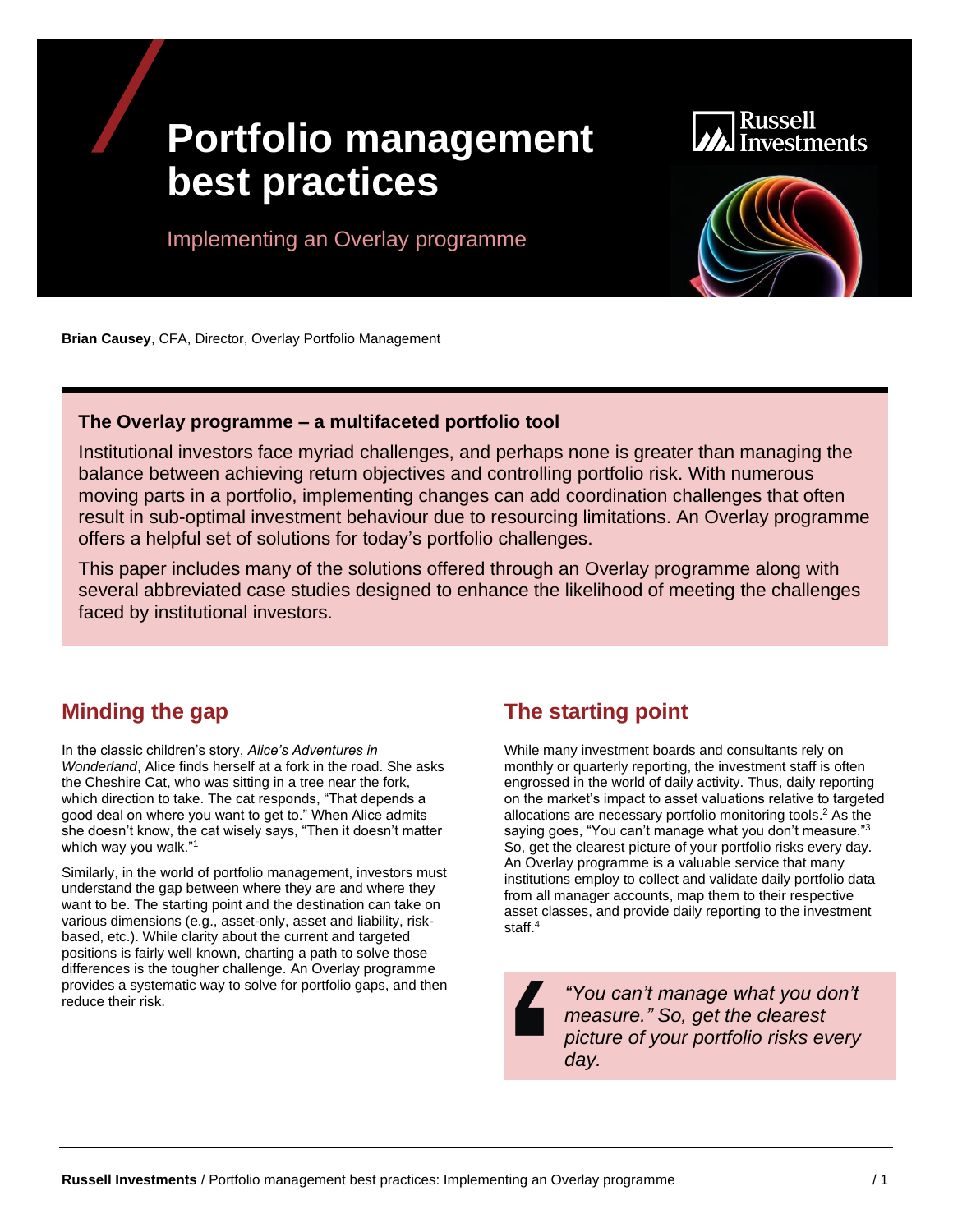## **The target**

While there is an increasing focus on risk- and factor-based targets, most institutional investors rely on a strategic asset allocation (SAA). The establishment of an SAA involves considerable time and effort, yet all portfolios are subject to two fundamental challenges:

- **1.** The SAA typically does not have a targeted allocation to cash (or, only a small allocation), yet cash is needed for operational purposes (e.g., capital calls, fund expenses, benefit payments, and spending requirements). Holding more cash than the SAA is a risk that tends to cause a drag on portfolio performance. Over the last 40 years, the cash drag for a typical multi-asset portfolio is approximately 15 basis points per annum.<sup>5</sup>
- **2.** The actual portfolio is almost never at the SAA target weights due to market drift. Deviating from the SAA due to naïve market drift is an unintended risk with no expected return (i.e., it is an uncompensated risk).<sup>6</sup>

#### **Unintended exposures**

Unintended exposures (e.g., holding cash and drifting with the market) have risk but no expected return.

## **Risk management**

While clients can use an Overlay programme to accomplish numerous objectives, the primary focus is often risk management. A programme that equitises cash and completes the SAA by minimising asset class drift can reduce unintended portfolio risk by approximately 70%.<sup>7</sup> In other words, an Overlay programme can significantly close the gap between where you are and where you want to be. This is often done by holding liquid and capital-efficient derivatives, such as exchange traded futures contracts, to replicate the asset classes and minimise gaps in a portfolio. Such an approach, often called "policy implementation" or "synthetic rebalancing," is a completion strategy that equitises the idle cash balances while reducing the underweight and overweight risks in the portfolio's publicly-traded asset classes. Risk from asset allocation mismatches is further mitigated through thoughtful trading strategies. For example, increases in cash cause the Overlay programme to buy the underweight asset class while decreases in cash result in selling the overweight asset class. In other words, natural cash flows create trading opportunities to nudge the portfolio closer to the SAA.

An Overlay programme that implements a pension plan's SAA can take the emotion out of the decision-making process. Several studies have revealed that when emotions are high, investors are more likely to sell low and buy high. Absent a tactical view, it is recommended to stay close to the SAA. This is an acknowledgement of the sensitivity to deviations in relative returns - actual performance compared to the SAA and to peers. Returns are path dependent - it matters where

the portfolio is positioned when the market turns. Portfolios that are overweight equities heading into a market selloff, or underweight equities when the market bounces, can significantly underperform those benchmarks.

Traditionally, Overlay programmes are used to adjust macrolevel portfolio risks. However, there is a growing interest in using the flexibility of the platform to adjust the risk and return characteristics *within* certain asset classes. This is primarily achieved through options and total return swaps. Four brief case studies involving risk management are presented below.

#### **1. Put-write portfolio**

A large public pension fund desired a change to its U.S. Large Cap equity portfolio that would reduce volatility and mitigate sensitivity to drawdowns while providing a similar return to the S&P 500 Index. To accomplish these objectives, Russell Investments implemented a put-writing mandate to harvest the volatility risk premium by selling fully covered put options on the S&P 500 Index while simultaneously investing the cash collateral in a range of short- and intermediate-term highgrade debt instruments.<sup>8</sup>

#### **2. Equity replacement option structures**

An institutional investor wanted an equity-based solution that had lower volatility, a component of downside risk protection, and the ability to participate in upside market moves. Russell Investments implemented a solution to replace a portion of the client's existing passive equity exposure with a series of risk reversal option structures. The cashless option structures involved selling a put option that protected against the first 10% move downward in the market to finance the purchase of a near-the-money call option. In aggregate, the structures slightly outperformed the various global equity indexes while experiencing one-third less volatility.

#### **3. Total return swaps**

After recognising the various custom indexes offered in the commodity space, an institutional investor utilised a series of broker products to obtain its targeted exposure. The focus of its commodity exposure was a combination of curve placement, roll timing, volatility, and backwardation strategies. Russell Investments implemented the exposure through total return swaps. In a similar fashion, other clients have used total return swaps to obtain (or hedge) exposure to a specific sector within a broader asset class.

#### **4. Downside protection**

The investment staff at an institution was concerned about the downside risks associated with a late cycle equity market and wanted to hedge its global equity portfolio. Russell Investments implemented a proprietary downside protection strategy intended to protect a client-specified floor value by adjusting the institution's exposure to the equity market through futures and currency forwards. The strategy has outperformed the benchmark index while effectively reducing the magnitude of drawdowns in portfolio value resulting from market declines.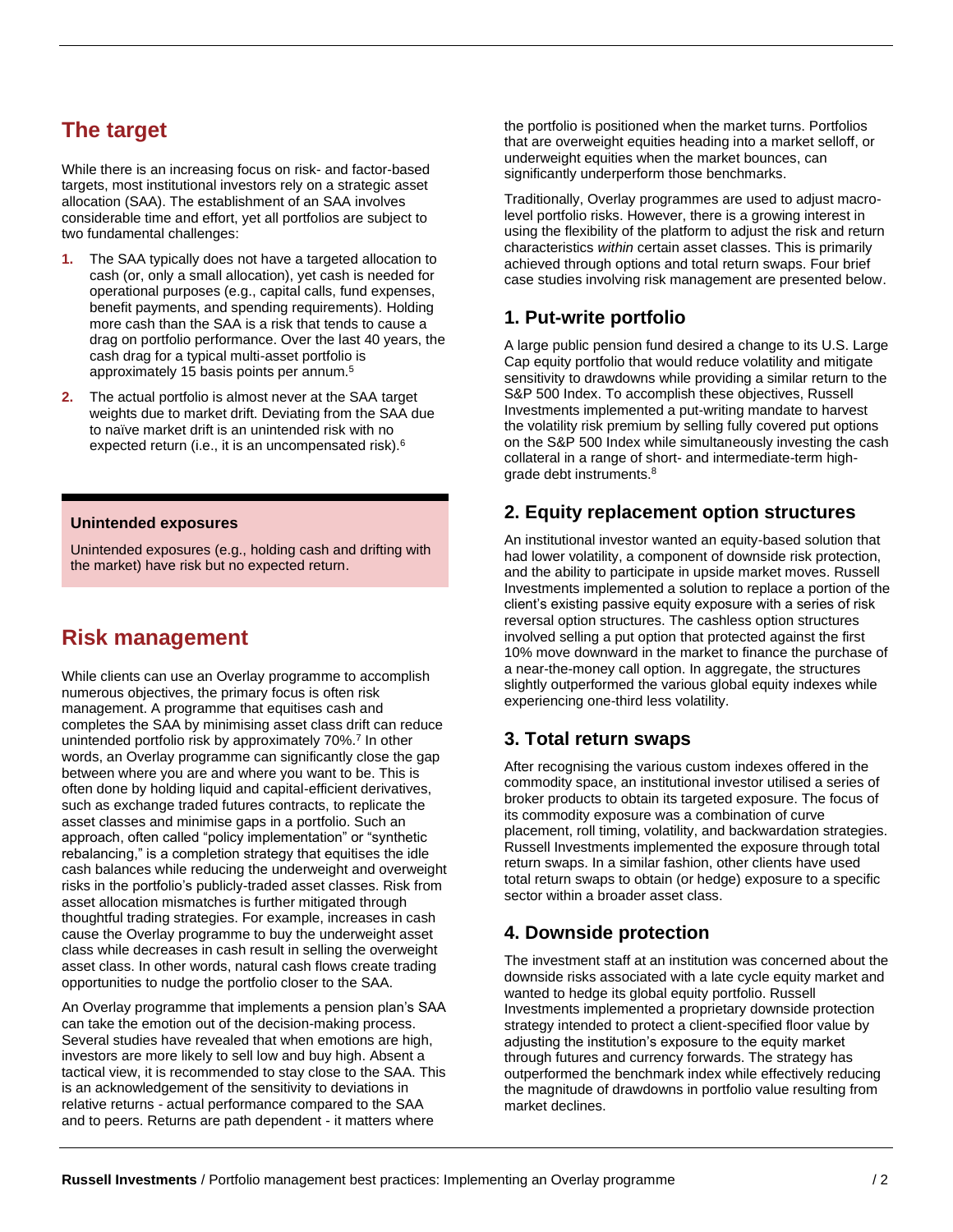#### **Implementation**

Even the best investment decisions can be offset by poor implementation. Every basis point matters.

# **Implementing portfolio changes**

Most investment staffs are busily engaged with the cash flow challenges that affect their portfolios. In a given year, most pension funds are impacted by the monthly cycle of benefit payments, episodic private equity capital calls and distributions, and potentially hiring and/or firing money managers. Corporate pensions have the added complexity of contributions from sponsors, periodic lump sum distributions, and updated actuarial projections of liabilities. Financial services firms must manage cash flows in or out of their products as well as tactical and structural changes to maximise risk-adjusted returns for their end clients. In addition, many institutions go through asset allocation changes, incorporating recommendations from their consultant or investment committee, and implementing triggers from a de-risking (or re-risking) schedule.

In our experience with running multi-manager funds and portfolio solutions for third-party institutions, the implementation of a change is often as important to portfolio performance as the change itself. Efficient implementation of portfolio changes is vital to achieving both short- and longterm performance goals. Engaging with an implementation partner that can hedge the risks associated with portfolio changes, and then manage the intricacies of transitioning the assets, is critical. Such an approach requires thoughtful planning to strategise and execute the lowest cost, lowest risk solution. The following are two relevant case studies.

#### **1. Hedging an asset allocation shift**

At a board meeting, the CIO of a corporate defined benefit plan received approval to implement an asset allocation shift to de-risk the pension plan. Upon exiting the meeting, the CIO contacted Russell Investments and, within an hour of the Board approval, had implemented the shift out of equities and into fixed income through the Overlay programme. The derivative hedge significantly reduced the plan's risk to a downturn in the equity market, thus reducing its surplus volatility. Over the subsequent three months, the CIO had identified the equity managers to trim or terminate and the fixed income managers to fund or hire. The transition out of the derivative hedge and into the targeted physical allocation was executed in a coordinated fashion to minimise cost and risk. For example, as each dollar was traded in physical stocks and bonds, a dollar of futures exposure was unwound to maintain the appropriate risk exposure.

#### **2. Coordinated transitions**

Over a 10-year period, a large and growing health plan worked with Russell Investments to implement over 20 transition events as it built out and redesigned its equity portfolio. The partnership of the investment staff, along with Russell Investments' experts in Transition Management, Trading, and Overlay Services held strategy meetings prior to each restructure to seek the optimal solution. In cases involving active equity managers, using the same trading desk to simultaneously execute the physical trades with the derivative offsets ensured that intraday risks were minimised. As more passive equity managers were added to the lineup, the team often used an Exchange-for-Physicals (EFP) transaction to instantaneously exchange an equivalent amount of futures and cash into an index portfolio of stocks.<sup>9</sup> When commingled funds were part of the mix, the derivatives were often traded by executing a Block Trade at Index Close (BTIC) transaction. When seeking best execution, using a multi-venue trading model minimises potential conflicts of interest regarding where the trade is completed. In a competitive bidding market, when banks compete, clients win.

> *If the same attention was given to the implementation of investment ideas as is currently given to manager fees, risk-adjusted investment performance would be higher.*

Unfortunately, there are still far too many examples of an uncoordinated approach to implementation. It does not take much of a market move for gaps in exposure to result in multimillion-dollar losses. (It could be a gain too, but regardless, these are unintended risks that have no expected return.) Markets can be volatile - every second matters when implementing changes. Large magnitude losses are not uncommon - they can be equivalent to paying an active manager's fee for a year or more. If the same attention was given to the implementation of investment ideas as is currently given to manager fees, risk-adjusted investment performance would be higher.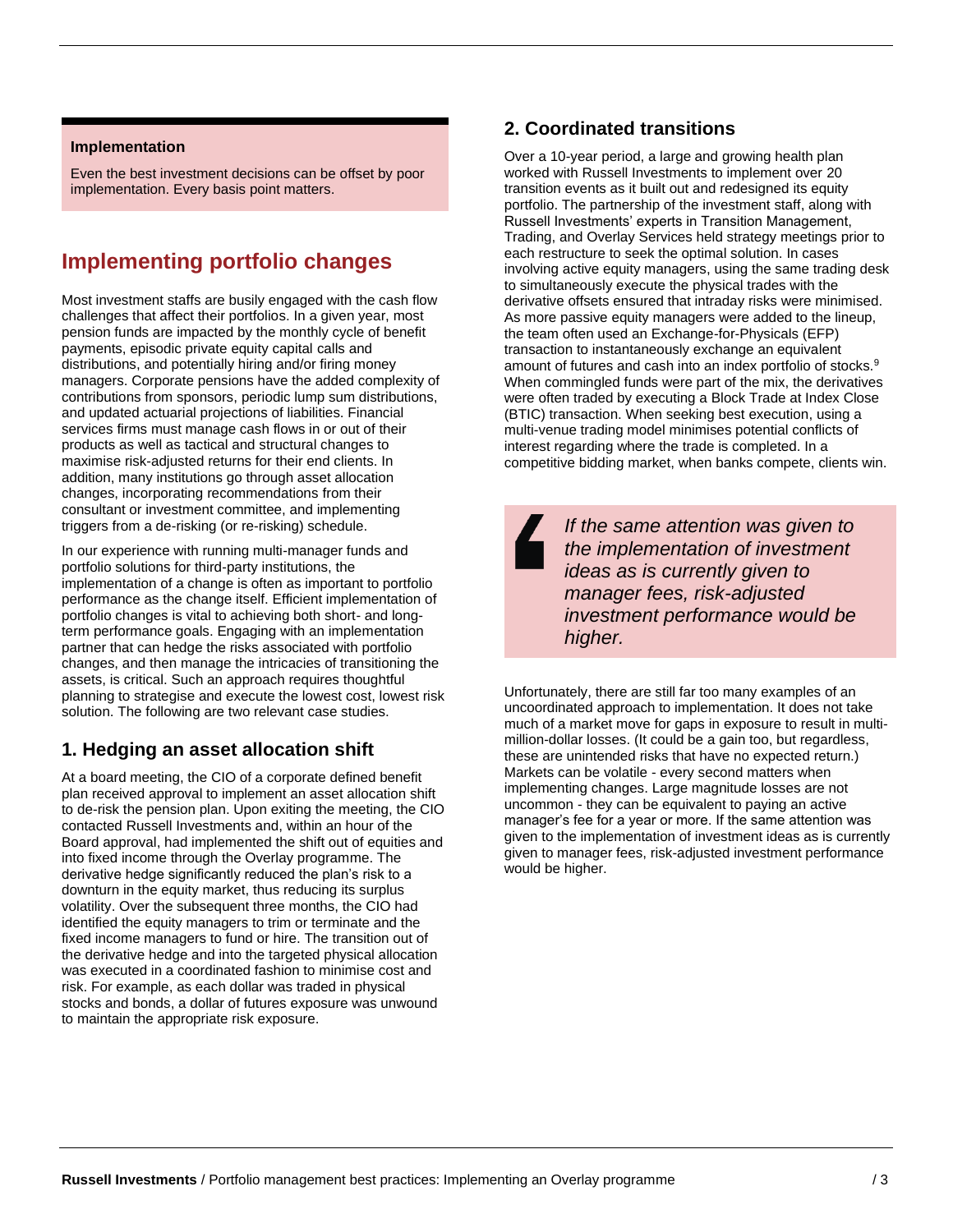## **The toolbox**

Many institutional CIOs consider the Overlay programme as the financial equivalent of a Swiss Army knife.<sup>10</sup> The platform is flexible to accomplish a variety of portfolio objectives: cash equitisation, synthetic rebalancing, currency hedging, portable alpha, downside protection, liability hedging, and tactical tilting. The most common tools are listed futures contracts, currency forwards, total return swaps, options, and ETFs.

While the Overlay programme is primarily focused on synthetic instruments, adding physical portfolio solutions is an easy addition to the toolbox. We present three case studies for physical solutions.

#### **1. Factor-based dynamic completion**

A university foundation approached Russell Investments in pursuit of a better way to measure and adjust the risk exposures embedded in its active equity managers. Analysis of the foundation's active equity portfolio revealed an unintended overweight to high volatility stocks along with several regional bets relative to the benchmark. To reduce the unintended risks, Russell Investments implemented a custom dynamic completion strategy to lessen the existing portfolio's exposure to volatility along with a futures Overlay to mitigate the regional risks. The physical global portfolio focused on a multifactor allocation of low volatility, value, and momentum.<sup>11</sup>

#### **2. Treasury STRIPS<sup>12</sup>**

A corporate defined benefit plan sought a solution to hedge the interest rate sensitivity of its liabilities. Since the primary risk was associated with liabilities greater than 20 years, Russell Investments implemented a physical solution using Treasury STRIPS that hedged the pension's liabilities that were most sensitive to interest rates. The portfolio held a targeted basket of STRIPS with maturities ranging from 15 to 27 years. Meanwhile, an Overlay programme using U.S. Treasury futures focused on reducing the key rate duration gaps between the aggregate fixed income portfolio and the liability cash flows while also maintaining the desired aggregate hedge ratio.

#### **3. Custom equity portfolios**

A large institutional investor desired a flexible equity solution to express sector views of the investment staff. In collaboration with the investment staff, Russell Investments implemented a solution that expressed the desired sector tilts while optimising the portfolio to a set number of stocks and a desired tracking error target. Using Russell Investments' suite of quantitative optimisation tools, the client was able to select from among various portfolio iterations that best accomplished its objectives.

## **Spending your risk budget**

Institutional investors that *do not* have an Overlay programme spend a significant portion of their risk budget from holding cash and drifting away from their SAA. However, with the risk reduction characteristics of an Overlay programme in place, investment staffs can focus on "re-spending" that risk budget on areas in which they have conviction. Expressing investment conviction can take many forms, as the following two examples outline.

## **1. Enhanced Asset Allocation (EAA)**

The CIO of a corporate pension plan wanted to incorporate tactical portfolio positioning within predefined ranges. Using the quantitative modelling and capital markets insights from Russell Investments' Strategist team, a tactical portfolio based on the client's primary asset class exposures was implemented through the Overlay programme. The EAA portfolio executed tactical positioning through capital efficient derivative instruments whenever material mis-valuations were identified by the Strategist team. Over the last five years, the EAA portfolio has added 11 basis points of annualised return for the plan (an Information Ratio of 1.33). Furthermore, the gains from the EAA positions have had a near-zero correlation with the rest of the portfolio.<sup>13</sup>

#### **2. Portable alpha**

After recognising the disparate alpha opportunities by public equity managers in different segments of the world, a large corporate defined benefit plan partnered with Russell Investments' Overlay Services team to implement a portable alpha strategy. Specifically, the strategy focused on perceived alpha opportunities in both Emerging Markets equity and U.S. Small Cap equity, supplementing those investments in markets with lower perceived alpha opportunities in U.S. Large Cap equity. The Overlay programme was used to provide synthetic beta exposures (both long and short), to maintain adherence to its SAA, and to implement the changes in a manner that mitigated costs and risks.<sup>14</sup>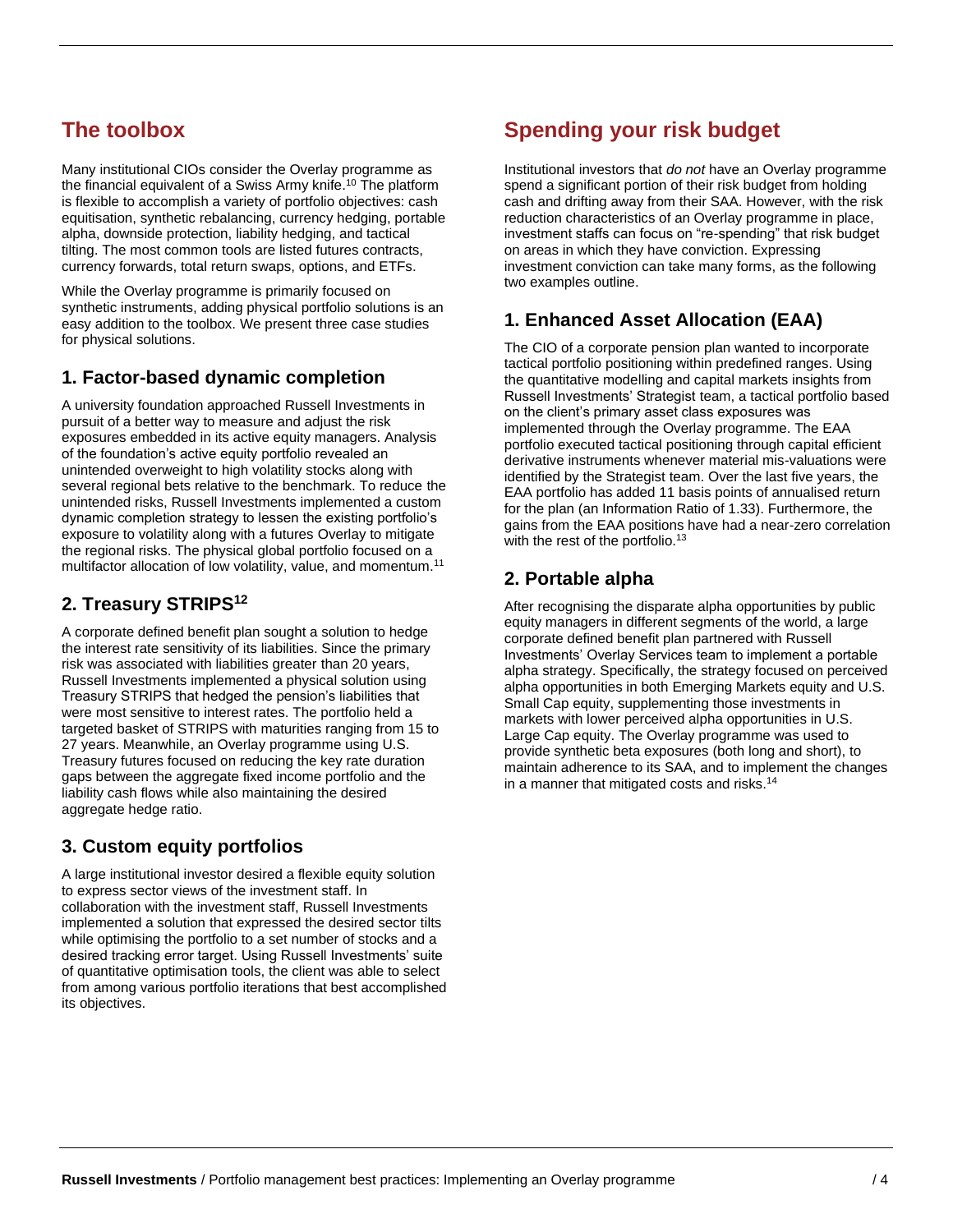# **Tactical hedging**

Many clients use the Overlay programme as their first line of defence for expressing views on hedging. Over the years, clients have expressed tactical hedges on broad asset classes, individual countries, equity sectors, fixed income sectors, commodities, currencies, and individual securities. Depending on the goal, hedges can be implemented using options, swaps, futures, or currency forwards. We will now discuss two examples.

#### **1. Soft-floor downside protection**

The investment staff at a financial institution was concerned about potential adverse effects of a certain geopolitical development. While long-term portfolio protection is a headwind to performance, short-term protection can be a valuable tool in certain circumstances (e.g., critical reporting cycles, economic and political calendar, and expressing a market view). In addition to time horizon, consideration should be given to pricing (e.g., strike levels and option premium), hedge precision, and instrument types.<sup>15</sup> The attractiveness of various option structures changes with the level of volatility and skew in the market. In low volatility and low skew regimes, hard floor protection (e.g., buying a put) tends to be well priced relative to history. Soft floor protection and equity replacement structures tend to be more attractive in mediumto-high volatility and skew environments. In weighing the costs and benefits of various option hedging structures, the investment staff chose a put spread collar - a soft-floor option structure that hedged against a market decline between -10% and -25%. To pay for the protection, they sold a call that capped the upside at +7.3%, thereby making it a cashless structure.

#### **2. Tactically adjusting the SAA**

Working with the board of directors, the CIO of a foundation was granted authority to make small adjustments to the SAA within predefined ranges. The CIO used the Overlay programme to implement the changes, thereby allowing for timely implementation of hedging decisions. A predefined governance structure is critical to a successful hedging programme. It is recommended that the decision-makers, risk tolerance, metrics for success, ongoing monitoring, and trading strategies for entering and exiting the hedge are identified prior to execution.

## **Operational considerations**

An Overlay manager is unlike any other manager in an institutional investor's lineup. Not only can it provide a total portfolio view of assets and risks, but it also serves as an extension of the investment staff, thus allowing staff to focus on investment-related decisions rather than operational details. Due to the broad platform, the Overlay manager is often in regular contact with the investment staff regarding upcoming portfolio activity, implementation advice, market conditions, and trade execution. In addition, the monitoring of all accounts and the daily review of custodial data reduces the administrative burden on the investment staff. The following items are important operational considerations for an Overlay programme.

- **1. Data:** A robust system for gathering data (from custodians, brokers, counterparties, and pricing services), evaluating that data for reliability, and making real-time adjustments for items not yet reflected in the data
- **2. Team:** An experienced and dedicated team of portfolio managers focused on managing risk, reducing costs, and implementing a wide array of solutions for clients
- **3. Trading:** A comprehensive team of traders focused on best execution and the alignment of client interests; traders with expertise across various instruments, asset classes, and regions, along with a deep understanding of managing roll cycles, diversifying counterparty exposures, and weighing both implicit and explicit costs
- **4. Benchmarking:** Reporting that compares performance relative to desired exposures (e.g., futures are compared against the physical benchmark that assumes all trades were executed at the prior day's close with no transaction costs) and thoughtful consideration of the timing of exposure shifts within the portfolio (i.e., exposure benchmarking) to mitigate risk<sup>16</sup>
- **5. Cash and collateral:** The ability to use Enhanced Cash investing to improve yield and better align the investments with a client's liquidity profile while also providing daily liquidity for more urgent needs<sup>17</sup>; in addition, a global operations team that compares broker and counterparty valuations for collateral transfers<sup>18</sup>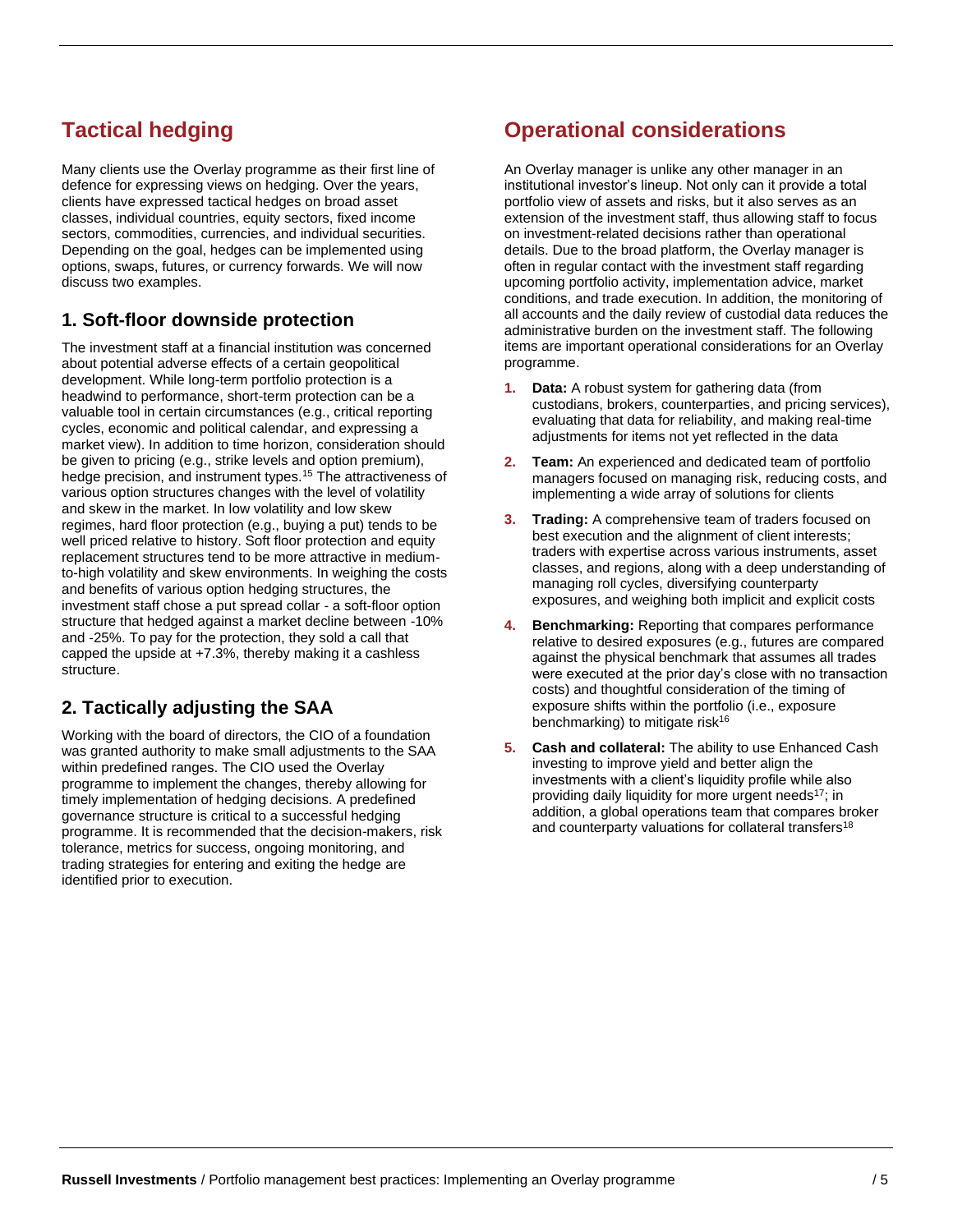#### **Conclusion**

Alice may have benefited greatly from a Swiss Army Knife on her adventures through Wonderland. For institutional investors, an Overlay programme can be a valuable multi-faceted tool for addressing several portfolio challenges. In its most common use, it can bring clarity to the daily reporting of the current portfolio whilst reducing risk by bridging the gap to the target portfolio. While this may be accomplished through a variety of methods, the flexibility of the platform to address custom solutions for clients has been a highly valuable tool. Over the last decade, Russell Investments' Overlay Services team has reduced approximately 70% of the unintended risk on completion mandates and delivered \$25 billion in portfolio gains to our clients.19

- $2$  There is a common misconception that the SAA targets are static and do not move with the market. While that may be true on a monthly basis (when measured at month-end intervals), the SAA should float with the market on an intra-month basis. Most of Russell Investments' policy implementation clients employ a sophisticated process for adjusting the SAA targets on an intra-month basis to account for market movement. This process (called incrementing) allows the actual portfolio to better mimic the performance pattern of the SAA. See Horstmann, S. (2016). "Incrementing: Intra-month target weights to reflect reality." *Russell Investments Strategy Spotlight*.
- <sup>3</sup> Management consultant Peter Drucker's original quote was: "If you can't measure it, you can't improve it." While this saying may not be applicable for several *qualitative* aspects of work, it's true for many quantitative areas of portfolio management.
- <sup>4</sup> To get a clear picture of the portfolio, we start with custodial data and then apply several adjustments to account for monthly-priced commingled funds, splitting managers that cross multiple asset class categories (e.g., global equity managers), adjusting for significant cash flow activity, and performing a series of data validations aimed at catching (and then fixing) unexplained day-over-day changes or mis-booked custodial entries.
- <sup>5</sup> Source: Russell Investments. Impact from 12/31/78 to 12/31/18. Based on a typical U.S. multi-asset portfolio consisting of 2.5% total cash (1.5% U.S. equity, 2.0% International equity and 1.5% fund cash) vs. a pro-rated target of 40% Russell 3000, 20% MSCI ACWI ex-U.S., 40% Bloomberg Barclays U.S. Aggregate.
- <sup>6</sup> Some clients have found it valuable to take intentional tilts away from the SAA. Or to embed an equity momentum element - for example, setting asymmetric rebalancing bands within the guidelines of an Overlay programme to allow for an extended period of being overweight to equities (ideally during a bull market), and a tighter tolerance for being underweight to equity. Since deviations like this are *intentional*, they do not fall in the category of "uncompensated risks."
- $7$  Risk reduction as measured by the decrease in tracking error between the portfolio with and without the Overlay programme relative to the desired SAA. Source: Russell Investments. Based on a 10-year composite of Russell Investments' policy implementation clients.
- <sup>8</sup> See Pedack, D., Causey, B., and Mainelli, K. "A Defensive Equity Solution Using Put Options." *Russell Investments Case Study*.
- <sup>9</sup> See Causey, B. (2014). "Rebalancing with EFPs." *Russell Investments Strategy Spotlight*.
- <sup>10</sup> See Fletcher, T. (2006). "Derivatives A Swiss Army Knife for Today's CIO." *Russell Investments*.
- <sup>11</sup> See Zylkowski, N., Saucier, P. "Improved Portfolio Returns and Managed Risk with Factor-Based Dynamic Completion Strategy and Futures Overlay." *Russell Investments Case Study*.
- <sup>12</sup> The STRIPS acronym stands for Separate Trading of Registered Interest and Principal of Securities.
- <sup>13</sup> Source: Russell Investments. Based on actual portfolio returns for the five years ending January 31, 2019. Since inception of EAA (August 1, 2008), the programme has added 10 basis points annualised.
- <sup>14</sup> See Causey, B. (2019). "Portable Alpha: Maintaining Your SAA While Implementing a Portable Alpha Strategy." *Russell Investments Strategy Spotlight*.
- <sup>15</sup> See Fletcher, T. (2016). "7 Considerations for Establishing a Hedging Programme." *Russell Investments Strategy Spotlight*.
- <sup>16</sup> See Causey, B. and Hanley, J. (2014). "Exposure Benchmarking." *Russell Investments Strategy Spotlight*.
- <sup>17</sup> See Saucier, P. and Causey, B. (2019). "Enhanced Cash and Liquidity Management." *Russell Investments Strategy Spotlight*.
- <sup>18</sup> See Saucier, P. (2018). "Collateral Management." *Russell Investments Strategy Spotlight*.
- <sup>19</sup> Source: Russell Investments. Risk reduction based on a 10-year composite of Russell Investments' Policy Implementation clients. Portfolio gains based on all third-party Overlay Services clients.

<sup>1</sup> Lewis Carroll, *Alice's Adventures in Wonderland* (Lee and Shepard, 1869), 89.